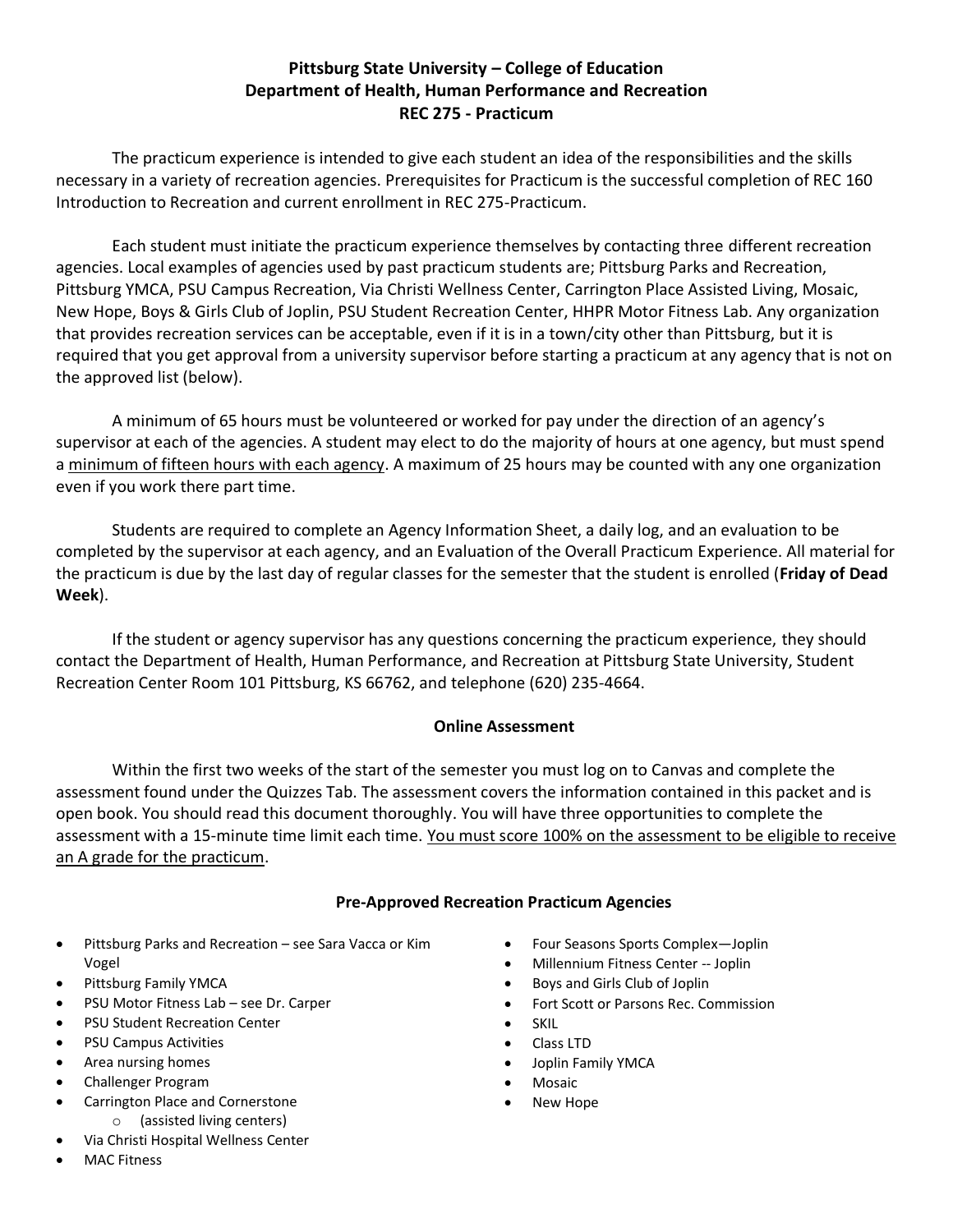### **SYLLABUS**

#### **REC 275 - Practicum**

Department of Health, Human Performance, and Recreation Pittsburg State University - College of Education

Course number: REC 275-81 Title: Practicum Credit Hours: 2 Course Time: NONE - Online Instructor: Dr. Sarah Ball Office: 101M Student Recreation Center Zoom/Phone Office Hours: by appointment

Office Phone: 620-235-4664 E-Mail: sball@pittstate.edu

- I. **Course Description**: Practical Field experiences of at *least 65 hours* with appropriate professional recreation organization/agencies prior to the internship that will lead to understanding and appreciation for work and function of the agencies offering recreation services in the community. Experience working with and/or observing various recreation services. **(8.09 and 8.28)**
- II. **Course Objectives and Outcomes**: Upon successful completion of this course, the student should be able to:
	- 1. Identify how three Leisure Service agencies provide services to their clientele
	- 2. Identify their own strengths and weaknesses in relation to entry level competencies in the field of recreation
	- 3. Document at least 65 of 100 required hours of experience in at least three different Leisure Service/Social Service agencies with a minimum of 15 hours in each organization and a maximum of 25 hours. *(Standard 8.28)*

#### III. **Instructional Resources:**

#### **Required Text Book:** None

**Additional Resources (not required):** Any resources that may be required by the agencies for the practicum are the responsibility of the student.

#### IV. **Teaching Strategies**

- **A. Traditional Classroom Experience - NONE**. There are no class meetings. All the work is done independently and is the responsibility of the student to complete by Friday of dead week.
- **B. Clinical/Field Experience-** Students will be required to provide their own transportation and materials in completing a 65 hour practicum with at least three agencies. Students are required to contact potential agencies in advance to gain approval for completing practicum hours. Supervisors must know in advance how many hours you plan to complete with their agency. Submit to Canvas the three agencies you intend to complete your practicum with each supervisor's name, title, email address, phone number, and your tentative start date with the agency.

#### **V. Assignments**

**A.** Students will keep track of their hours at each agency and fill out the final report

**B.** A supervisor will complete an evaluation of student performance at each agency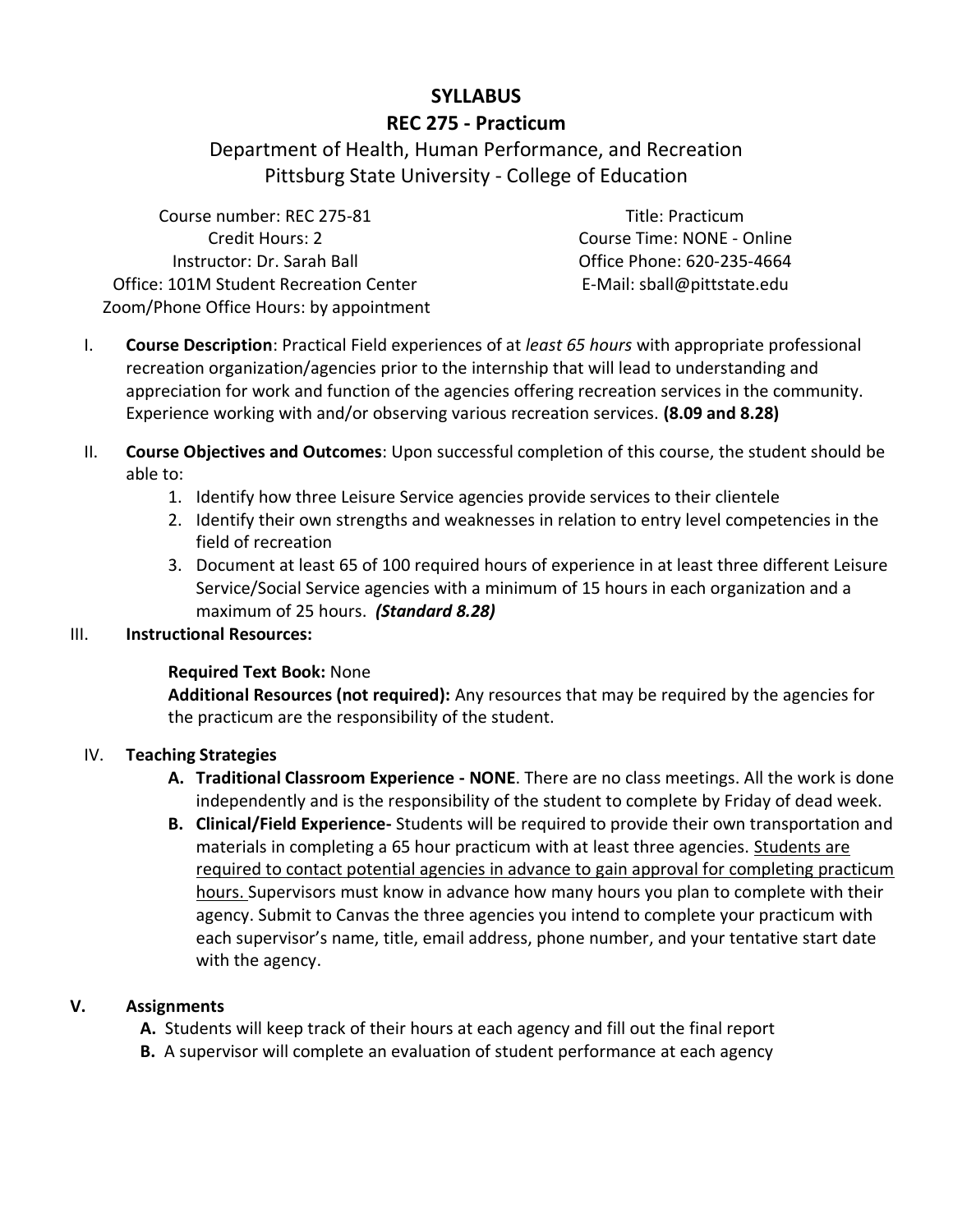**VI. Assessment:** Grading in this course is based on a set total of points based on the following:

| Successful completion of REC 160 (Intro to Rec.)     |       | 5 points   |
|------------------------------------------------------|-------|------------|
| Currently enrolled in REC 275                        |       | 5 points   |
| 100% correct responses to online assessment          |       | 5 points   |
| Canvas submission of three proposed agencies         |       | 5 points   |
| Completed Agency Information Sheet                   |       | 5 points   |
| Daily Log- 1 <sup>st</sup> Agency                    |       | 10 points  |
| Supervisor's Evaluation- 1 <sup>st</sup> Agency      |       | 10 points  |
| Daily Log- 2 <sup>nd</sup> Agency                    |       | 10 points  |
| Supervisor's Evaluation- 2 <sup>nd</sup> Agency      |       | 10 points  |
| Daily Log- 3rd Agency                                |       | 10 points  |
| Supervisor's Evaluation-3rd Agency                   |       | 10 points  |
| Student's Evaluation of Overall Practicum Experience |       | 15 points  |
| Instructor's Evaluation of Student's Practicum       |       | 5 points   |
|                                                      | TOTAL | 105 points |
|                                                      |       |            |

|                       |           | Grade |               |
|-----------------------|-----------|-------|---------------|
| <b>Grading Scale:</b> | 90-100%   | А     | Excellent     |
|                       | 80-89%    | B     | Above average |
|                       | 70-79%    | C     | Average       |
|                       | 60-69%    | D     | Below average |
|                       | $0 - 59%$ | F     | Failing       |

#### **\*\*\*Class Policies**

- 1. All materials must be delivered to the course instructor or HHPR office by 4:00pm on the **Friday of Dead Week** in which the Practicum is taken.
- 2. The MAXIMUM number of hours that can be obtained at any one agency is 25 hours.
- 3. The MINIMUM number of hours that can be obtained at any one agency is 15 hours.
- 4. Hours recorded above the maximum or below the minimum allowed will not be counted toward the total of 65.
- 5. Practicum hours may be paid or volunteer. Part time work in recreation is encouraged.
- 6. Hours may **NOT** be counted twice for two different purposes. For example: if you were enrolled in the Camping and Outdoor Education class you may not use hours completed for the practicum to count as service hours for that class. Likewise, you cannot count hours completed as a requirement for another class toward the 65 practicum hours.
- 7. **Academic Honesty**. I expect absolute honesty from all students in the completion of assignments and exams and I will accept nothing less. Cheating in any form will not be tolerated and you will be dropped from the class and be given an F or XF. See PSU Code of Student Rights and Responsibilities: [https://studentlife.pittstate.edu/\\_files/documents/Code-of-Student-Rights-and-Responsiblities.pdf](https://studentlife.pittstate.edu/_files/documents/Code-of-Student-Rights-and-Responsiblities.pdf)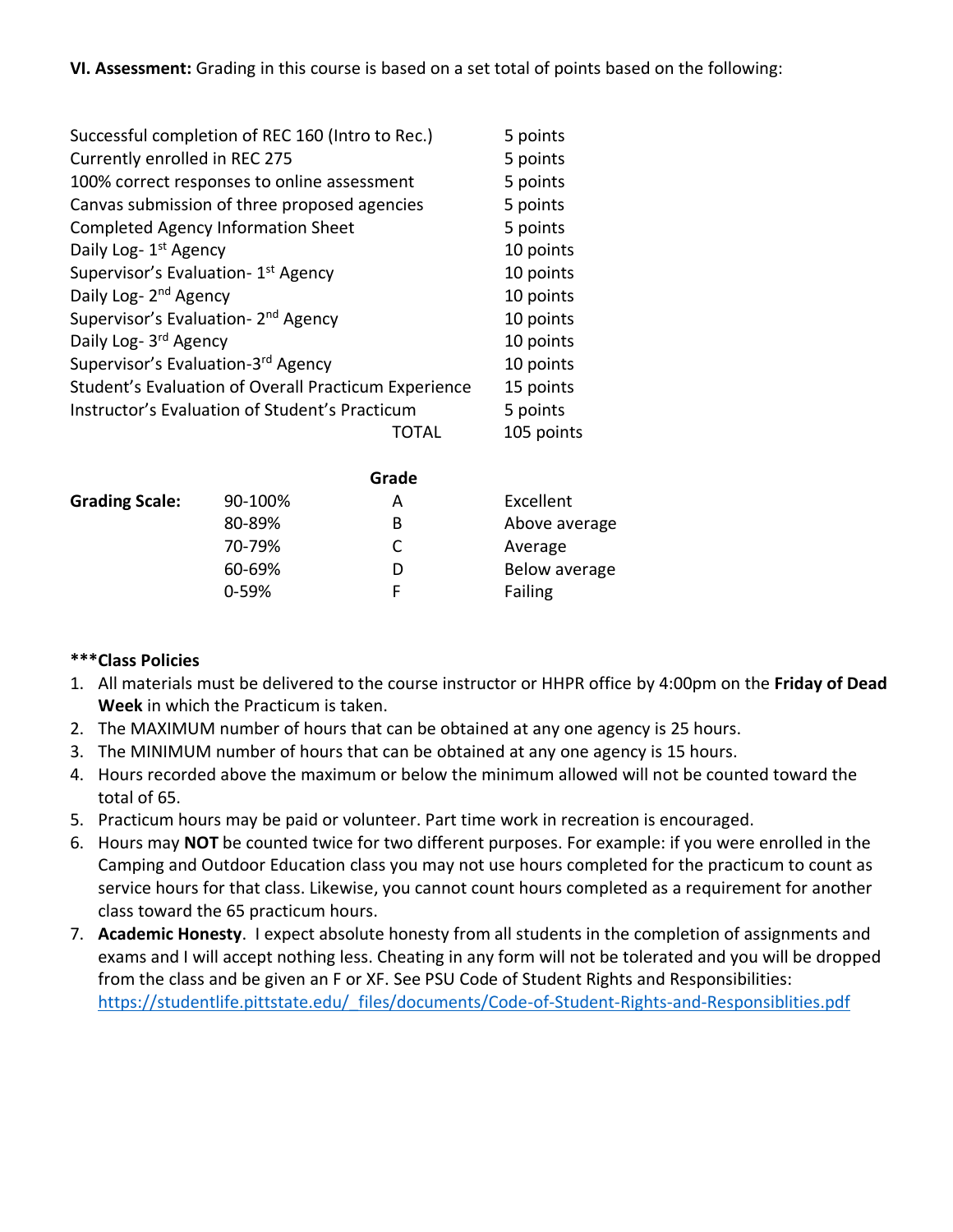# **REC 275 Practicum**

**(Agency Information Sheet)**

Student's Name: **We are all that the student's Name:**  $\mathbf{C} = \mathbf{C} \cdot \mathbf{C}$ **Student's Cell Number: \_\_\_\_\_\_\_\_\_\_\_\_\_\_\_\_\_\_\_\_\_\_\_\_\_\_\_\_\_\_\_\_\_\_\_\_\_\_\_\_\_\_\_\_\_\_**

**Student Email address: \_\_\_\_\_\_\_\_\_\_\_\_\_\_\_\_\_\_\_\_\_\_\_\_\_\_\_\_\_\_\_\_\_\_\_\_\_\_\_\_\_\_\_\_\_\_**

Requirements:

- 1. Current enrollment in REC 275 Practicum
- 2. Successful completion of REC 160 Introduction to Recreation
- 3. 100% accuracy on Canvas Assessment on course packet
- 4. Submit to Canvas the three agencies you intend to complete your practicum with each supervisor's name, title, email address, phone number, and your tentative start date with the agency – prior to starting hours
- 5. A minimum of 65 hours of volunteer or paid work experience with 15 to 25 hours per agency.
- 6. Student will turn in a complete course packet that will be emailed as a PDF to Dr. Ball sball@pittstate.edu - Due by Friday of dead week
	- a. Completed Agency Information Sheet
	- b. A daily log for each agency by the agency supervisor (3 total)
	- c. **Students** evaluation sheet of your experiences
- 7. Agency supervisor will email a completed PDF supervisor evaluation (one from each agency) email PDF to Dr. Ball sball@pittstate.edu - Due by Friday of dead week.

### **LIST BELOW THE THREE AGENCIES AND THE TOTAL NUMBER OF HOURS THAT THE STUDENT VOLUNTEERED OR WORKED:**

| <b>AGENCY</b> |  | <b>TOTAL HOURS AT EACH AGENCY</b><br>(Max of 25, Minimum of 15) |
|---------------|--|-----------------------------------------------------------------|
| 1.            |  |                                                                 |
| 2.            |  |                                                                 |
| 3.            |  |                                                                 |
|               |  | <b>TOTAL HOURS:</b><br>(Must equal 65 or more)                  |

(Due in the HHPR office by 4:00 p.m. on Friday of Dead Week for the semester in which the practicum is taken)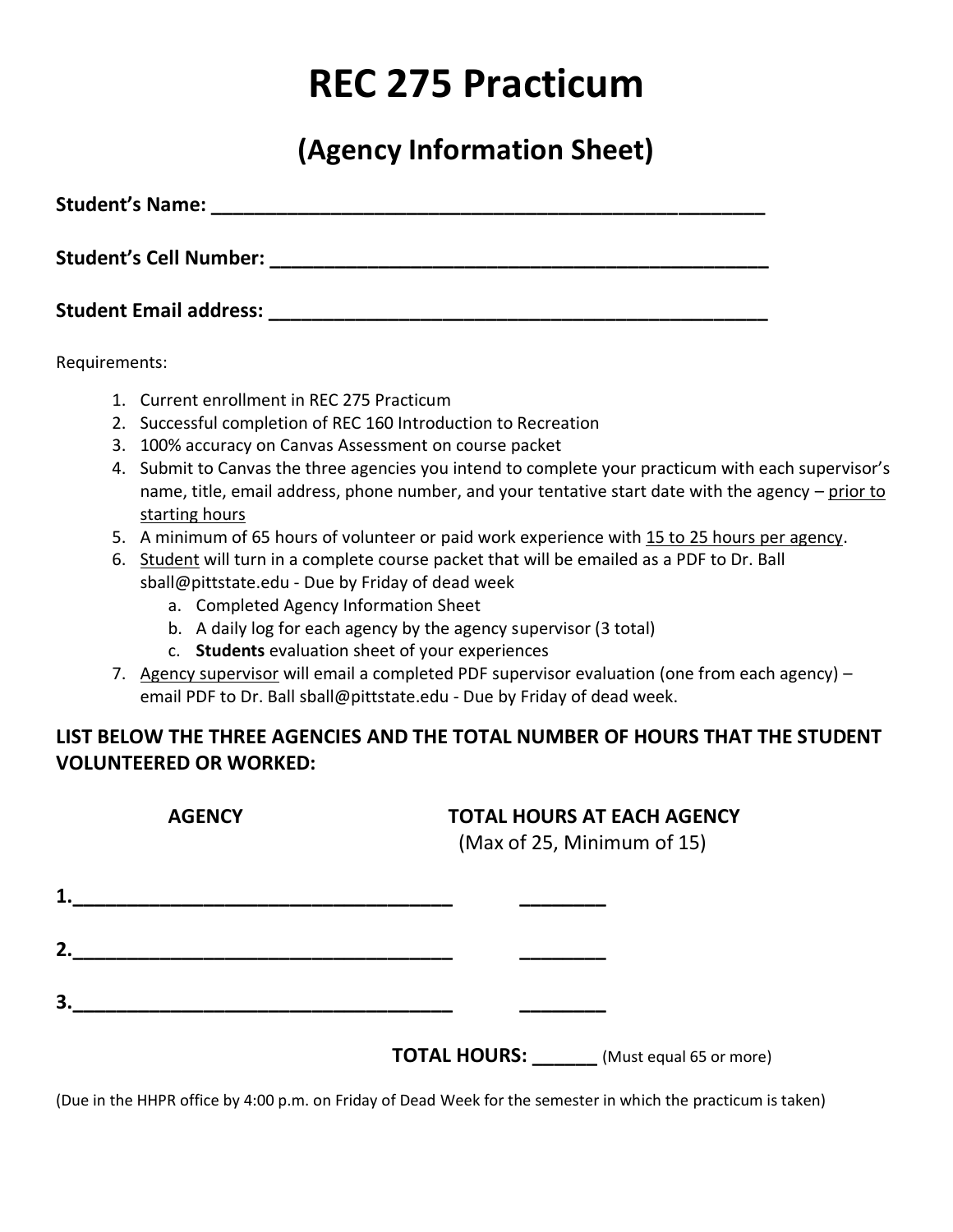|                                                                                                          |              | Daily Log - 1 <sup>st</sup> Agency-Must complete 15-25 hours                                                   |                   |  |
|----------------------------------------------------------------------------------------------------------|--------------|----------------------------------------------------------------------------------------------------------------|-------------------|--|
|                                                                                                          |              | <b>REC 275 Practicum</b>                                                                                       |                   |  |
| <b>Student Name:</b>                                                                                     |              |                                                                                                                |                   |  |
| Agency:                                                                                                  |              |                                                                                                                |                   |  |
| (Address                                                                                                 |              |                                                                                                                |                   |  |
| Of Agency)                                                                                               |              |                                                                                                                |                   |  |
|                                                                                                          |              |                                                                                                                |                   |  |
|                                                                                                          |              |                                                                                                                |                   |  |
| Supervisor's telephone number: (                                                                         |              |                                                                                                                |                   |  |
| Date                                                                                                     | <b>Hours</b> | Volunteered/Worked National Account of the United States and Account of the United States and Account of the U | <b>Summary of</b> |  |
|                                                                                                          |              |                                                                                                                |                   |  |
|                                                                                                          |              |                                                                                                                |                   |  |
|                                                                                                          |              |                                                                                                                |                   |  |
|                                                                                                          |              |                                                                                                                |                   |  |
|                                                                                                          |              |                                                                                                                |                   |  |
|                                                                                                          |              |                                                                                                                |                   |  |
|                                                                                                          |              |                                                                                                                |                   |  |
| <b>Total hours_____________</b> (Must be 15-25)<br>(use the back of sheet if additional space is needed) |              |                                                                                                                |                   |  |
| Supervisor's Signature: ____<br><b>Supervisor's Additional Comments:</b>                                 |              |                                                                                                                |                   |  |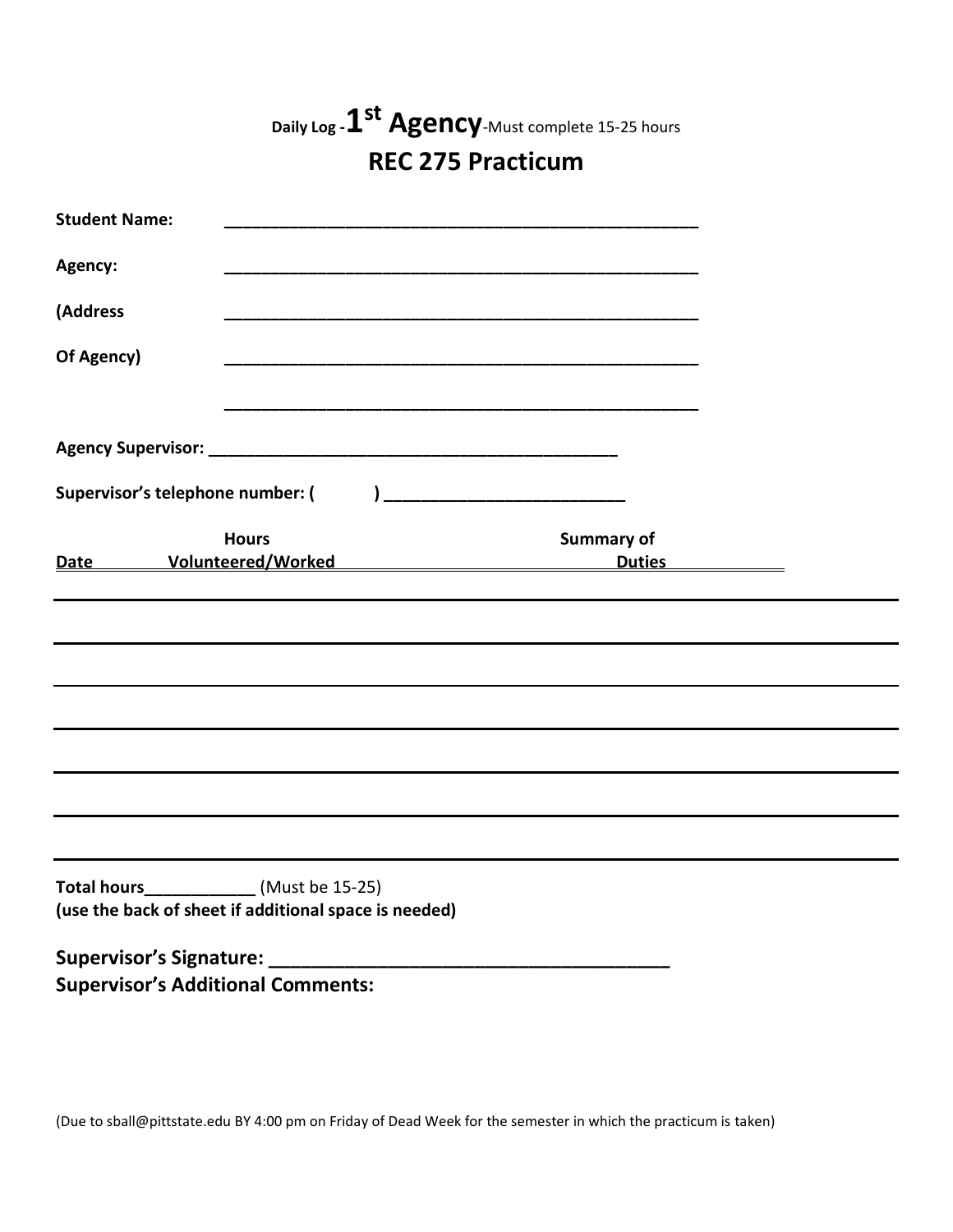# **Supervisor's Evaluation – 1 st Agency**

**REC 275 Practicum**

| Student's Name:                                                                  |                                |                                         |   |                    |                |
|----------------------------------------------------------------------------------|--------------------------------|-----------------------------------------|---|--------------------|----------------|
| Agency:                                                                          |                                |                                         |   |                    |                |
| Address of Agency:                                                               |                                |                                         |   |                    |                |
|                                                                                  |                                |                                         |   |                    |                |
| <b>Agency Supervisor:</b>                                                        |                                |                                         |   |                    |                |
| Supervisor's Telephone Number: (                                                 |                                |                                         |   |                    |                |
| Did the student get approval to complete practicum hours before beginning?       |                                |                                         |   |                    |                |
| Please rate the student by circling the appropriate response to the items below: |                                |                                         |   |                    |                |
| Arrives/Leaves Practicum<br>In a timely manner                                   | <b>Failing</b><br>$\mathbf{1}$ | Below Average Average<br>$\overline{2}$ | 3 | Above Average<br>4 | Excellent<br>5 |
| Dependability                                                                    | $\mathbf{1}$                   | $\overline{2}$                          | 3 | 4                  | 5              |
| Ability to follow directions                                                     | $\mathbf{1}$                   | $\overline{2}$                          | 3 | 4                  | 5              |
| Enthusiasm                                                                       | $\mathbf{1}$                   | $\overline{2}$                          | 3 | 4                  | 5              |
| Ability to complete a task                                                       | $\mathbf{1}$                   | $\overline{2}$                          | 3 | 4                  | 5              |
|                                                                                  |                                |                                         |   |                    |                |

Supervisor's Additional Comments: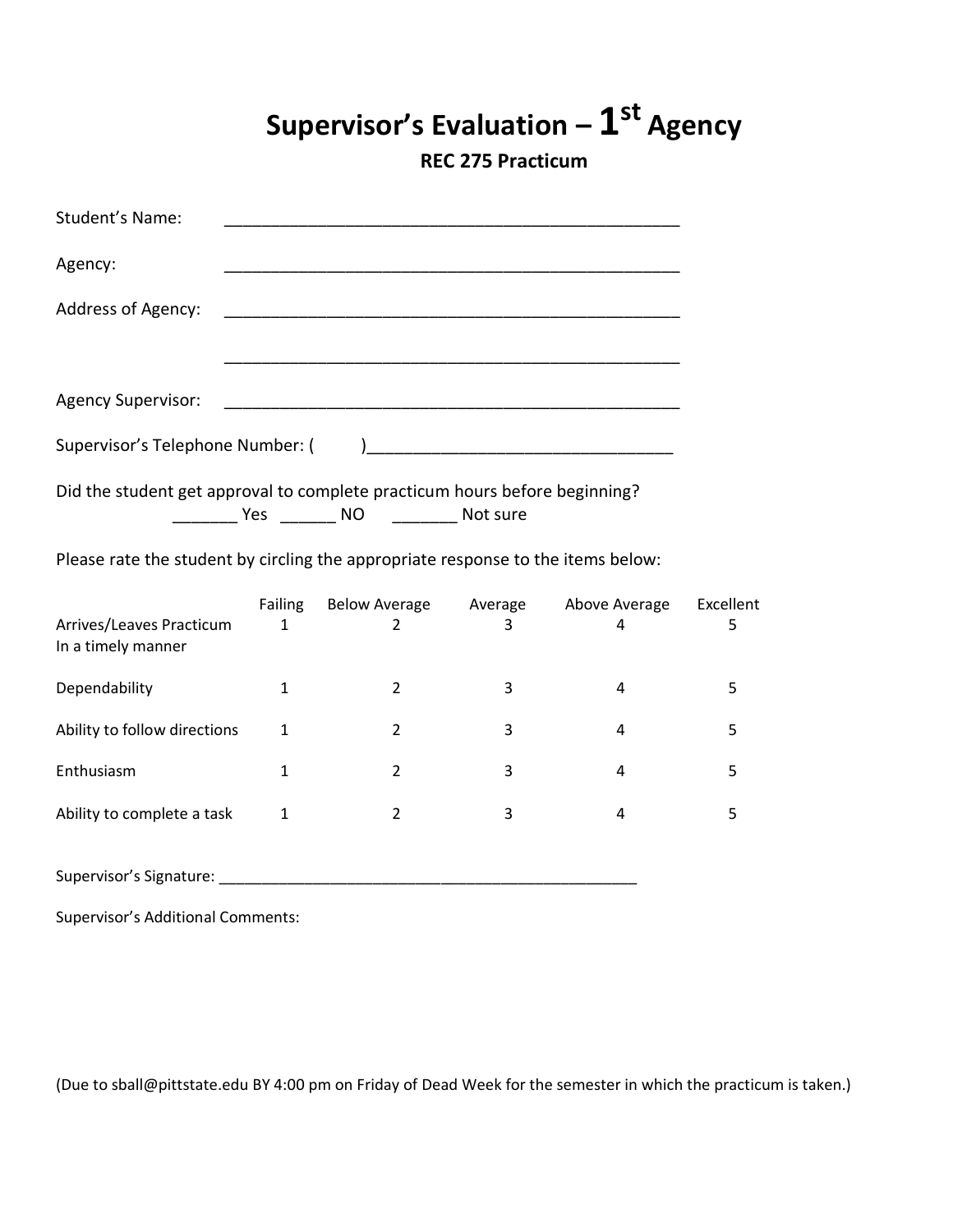|                                                                                                    |                                           | Daily Log - 2nd Agency-Must complete 15-25 hours |  |
|----------------------------------------------------------------------------------------------------|-------------------------------------------|--------------------------------------------------|--|
|                                                                                                    |                                           | <b>REC 275 Practicum</b>                         |  |
| <b>Student Name:</b>                                                                               |                                           |                                                  |  |
| Agency:                                                                                            |                                           |                                                  |  |
| (Address                                                                                           |                                           |                                                  |  |
| Of Agency)                                                                                         |                                           |                                                  |  |
|                                                                                                    |                                           |                                                  |  |
| Supervisor's telephone number: (                                                                   |                                           |                                                  |  |
| Date                                                                                               | <b>Hours</b><br><b>Volunteered/Worked</b> | <b>Summary of</b><br><b>Duties</b>               |  |
|                                                                                                    |                                           |                                                  |  |
|                                                                                                    |                                           |                                                  |  |
|                                                                                                    |                                           |                                                  |  |
|                                                                                                    |                                           |                                                  |  |
|                                                                                                    |                                           |                                                  |  |
|                                                                                                    |                                           |                                                  |  |
| Total hours______________ (Must be 15-25)<br>(use the back of sheet if additional space is needed) |                                           |                                                  |  |
|                                                                                                    |                                           |                                                  |  |
| <b>Supervisor's Additional Comments:</b>                                                           |                                           |                                                  |  |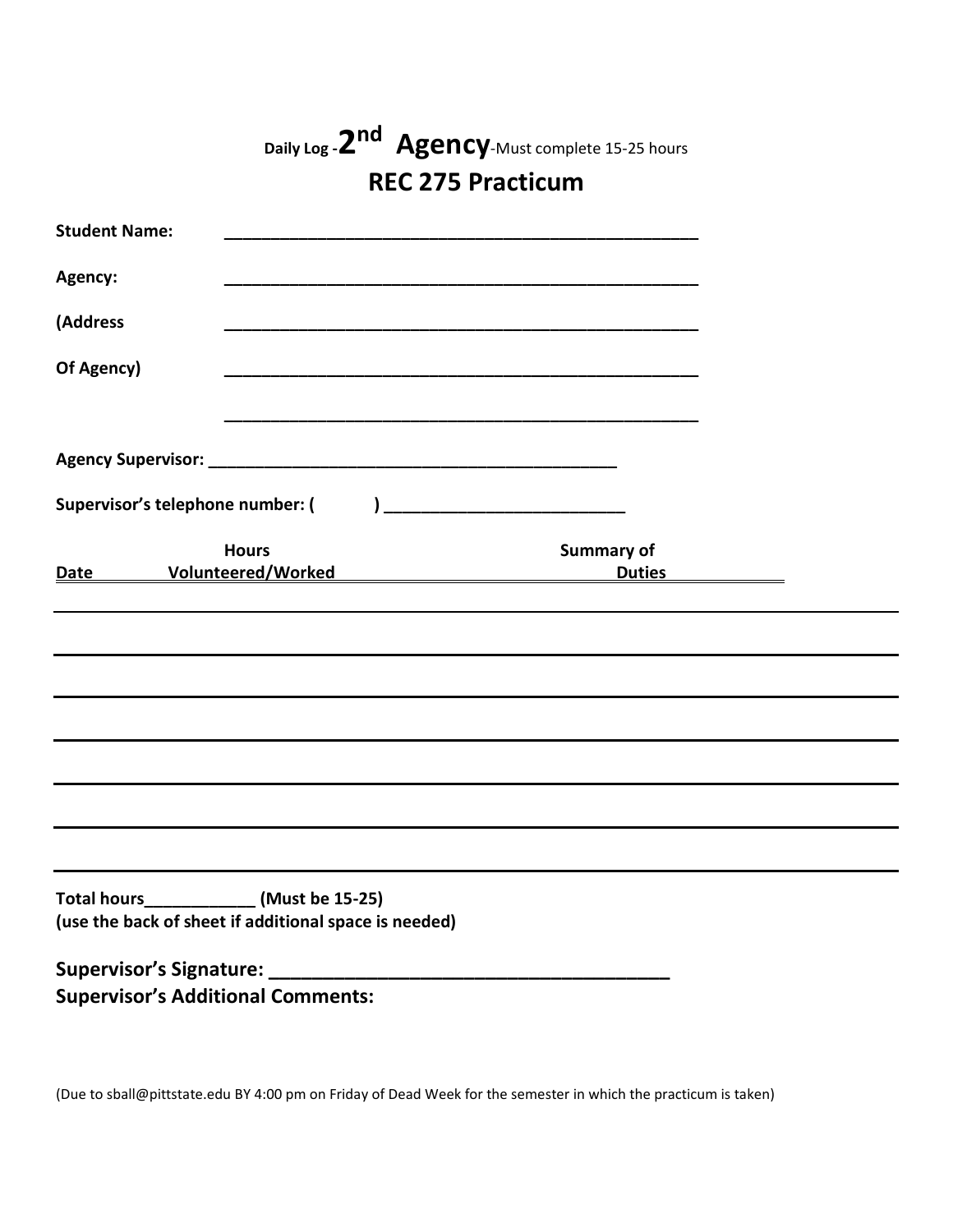## **Supervisor's Evaluation – 2nd Agency**

**REC 275 Practicum**

| Student's Name:                                                                  |                                |                                                                                                                                                                                                                                      |   |                    |                |
|----------------------------------------------------------------------------------|--------------------------------|--------------------------------------------------------------------------------------------------------------------------------------------------------------------------------------------------------------------------------------|---|--------------------|----------------|
| Agency:                                                                          |                                |                                                                                                                                                                                                                                      |   |                    |                |
| Address of Agency:                                                               |                                |                                                                                                                                                                                                                                      |   |                    |                |
| <b>Agency Supervisor:</b>                                                        |                                |                                                                                                                                                                                                                                      |   |                    |                |
| Supervisor's Telephone Number: (                                                 |                                |                                                                                                                                                                                                                                      |   |                    |                |
| Did the student get approval to complete practicum hours before beginning?       |                                | <b>The Second Second Second Second Second Second Second Second Second Second Second Second Second Second Second Second Second Second Second Second Second Second Second Second Second Second Second Second Second Second Second </b> |   |                    |                |
| Please rate the student by circling the appropriate response to the items below: |                                |                                                                                                                                                                                                                                      |   |                    |                |
| Arrives/Leaves Practicum<br>In a timely manner                                   | <b>Failing</b><br>$\mathbf{1}$ | Below Average Average<br>$\overline{2}$                                                                                                                                                                                              | 3 | Above Average<br>4 | Excellent<br>5 |
| Dependability                                                                    | $\mathbf{1}$                   | $\overline{2}$                                                                                                                                                                                                                       | 3 | 4                  | 5              |
| Ability to follow directions                                                     | $\mathbf{1}$                   | $\overline{2}$                                                                                                                                                                                                                       | 3 | 4                  | 5              |
| Enthusiasm                                                                       | $\mathbf{1}$                   | $\overline{2}$                                                                                                                                                                                                                       | 3 | 4                  | 5              |
| Ability to complete a task                                                       | $\mathbf{1}$                   | $\overline{2}$                                                                                                                                                                                                                       | 3 | 4                  | 5              |
| Supervisor's Signature:                                                          |                                |                                                                                                                                                                                                                                      |   |                    |                |

Supervisor's Additional Comments: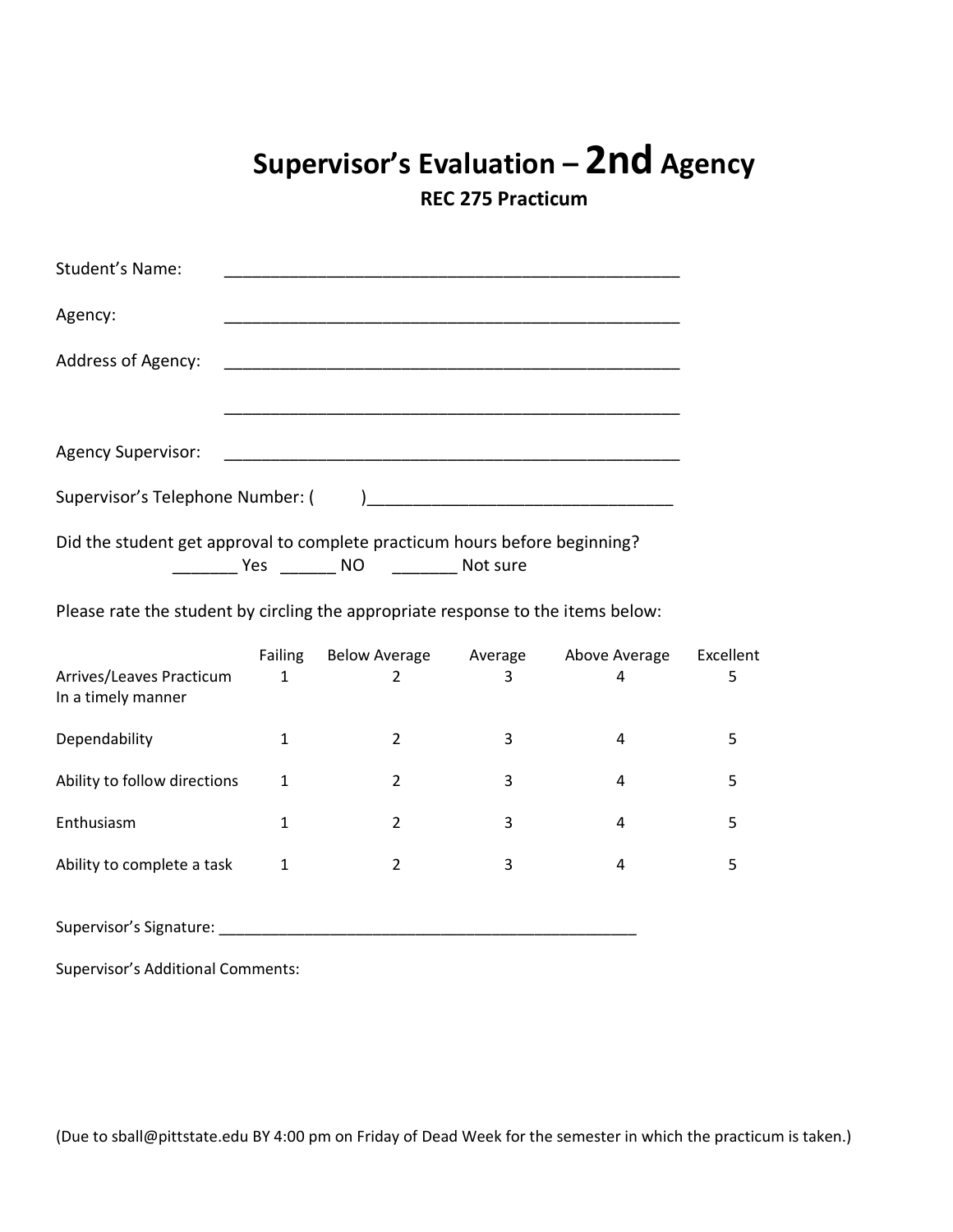**Daily Log -3 rd Agency**-Must complete 15-25 hours

### **REC 275 Practicum**

| <b>Student Name:</b>                       |                                                       |                                                |  |
|--------------------------------------------|-------------------------------------------------------|------------------------------------------------|--|
| Agency:                                    |                                                       |                                                |  |
| (Address                                   |                                                       |                                                |  |
| Of Agency)                                 |                                                       |                                                |  |
|                                            |                                                       |                                                |  |
|                                            |                                                       |                                                |  |
|                                            |                                                       |                                                |  |
| <b>Date</b>                                | <b>Hours</b>                                          | <b>Summary of</b><br>Volunteered/Worked Duties |  |
|                                            |                                                       |                                                |  |
|                                            |                                                       |                                                |  |
|                                            |                                                       |                                                |  |
|                                            |                                                       |                                                |  |
|                                            |                                                       |                                                |  |
|                                            |                                                       |                                                |  |
| Total hours_______________ (Must be 15-25) | (Use the back of sheet if additional space is needed) |                                                |  |
|                                            |                                                       |                                                |  |

**Supervisor's Additional Comments:**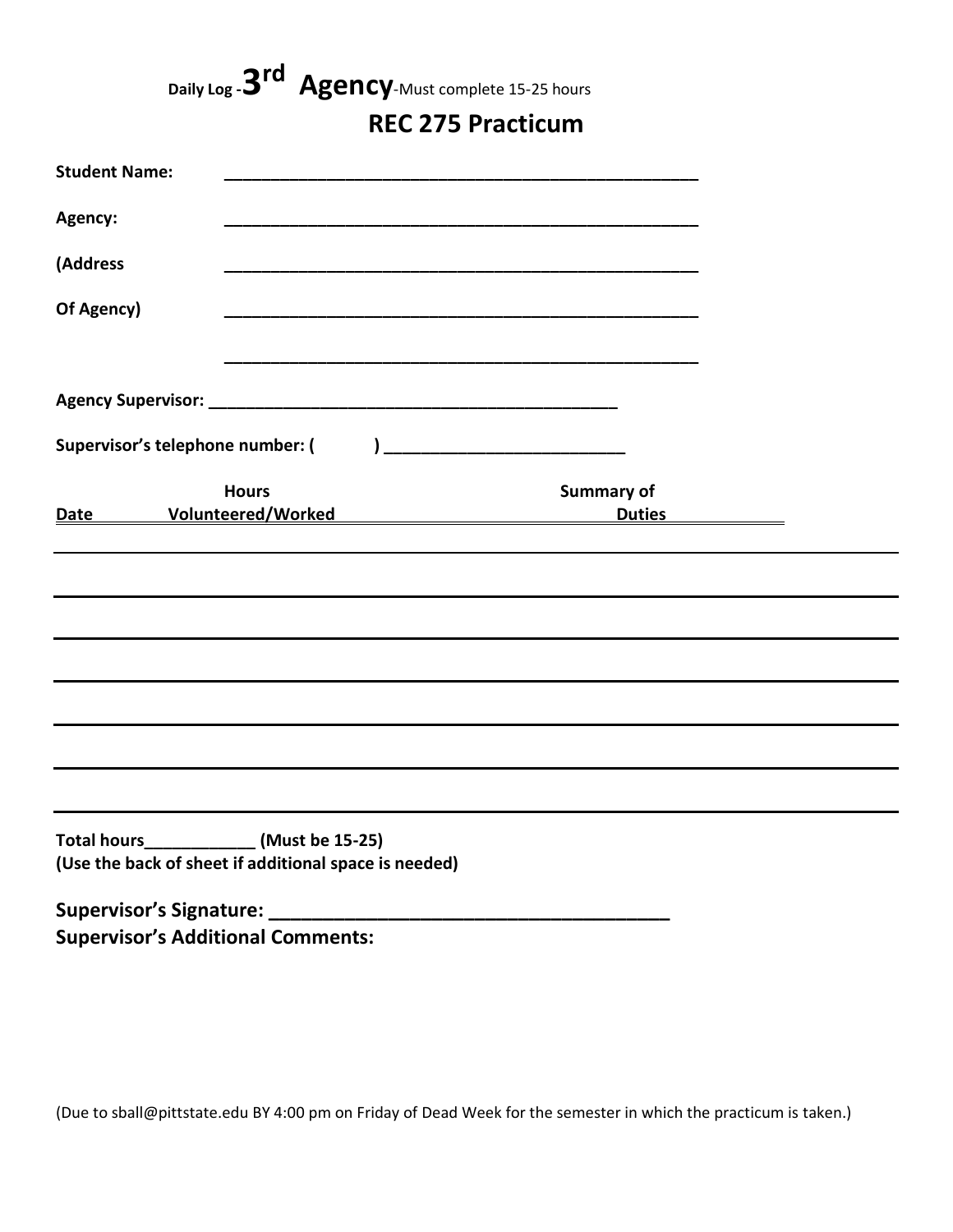# **Supervisor's Evaluation – 3 rd Agency**

**REC 275 Practicum**

| Student's Name:                                                            |
|----------------------------------------------------------------------------|
| Agency:                                                                    |
| Address of Agency:                                                         |
|                                                                            |
|                                                                            |
|                                                                            |
| Did the student get approval to complete practicum hours before beginning? |

\_\_\_\_\_\_\_ Yes \_\_\_\_\_\_ NO \_\_\_\_\_\_\_ Not sure

Please rate the student by circling the appropriate response to the items below:

|                                                | Failing | <b>Below Average</b> | Average | Above Average | Excellent |
|------------------------------------------------|---------|----------------------|---------|---------------|-----------|
| Arrives/Leaves Practicum<br>In a timely manner | 1       |                      | 3       | 4             | 5         |
| Dependability                                  | 1       | 2                    | 3       |               |           |
| Ability to follow directions                   | 1       | 2                    | 3       | 4             | כ         |
| Enthusiasm                                     | 1       | 2                    | 3       | 4             | 5         |
| Ability to complete a task                     | 1       | 2                    | 3       | 4             | 5         |
|                                                |         |                      |         |               |           |

Supervisor's Signature: \_\_\_\_\_\_\_\_\_\_\_\_\_\_\_\_\_\_\_\_\_\_\_\_\_\_\_\_\_\_\_\_\_\_\_\_\_\_\_\_\_\_\_\_\_\_\_\_\_

Supervisor's Additional Comments: